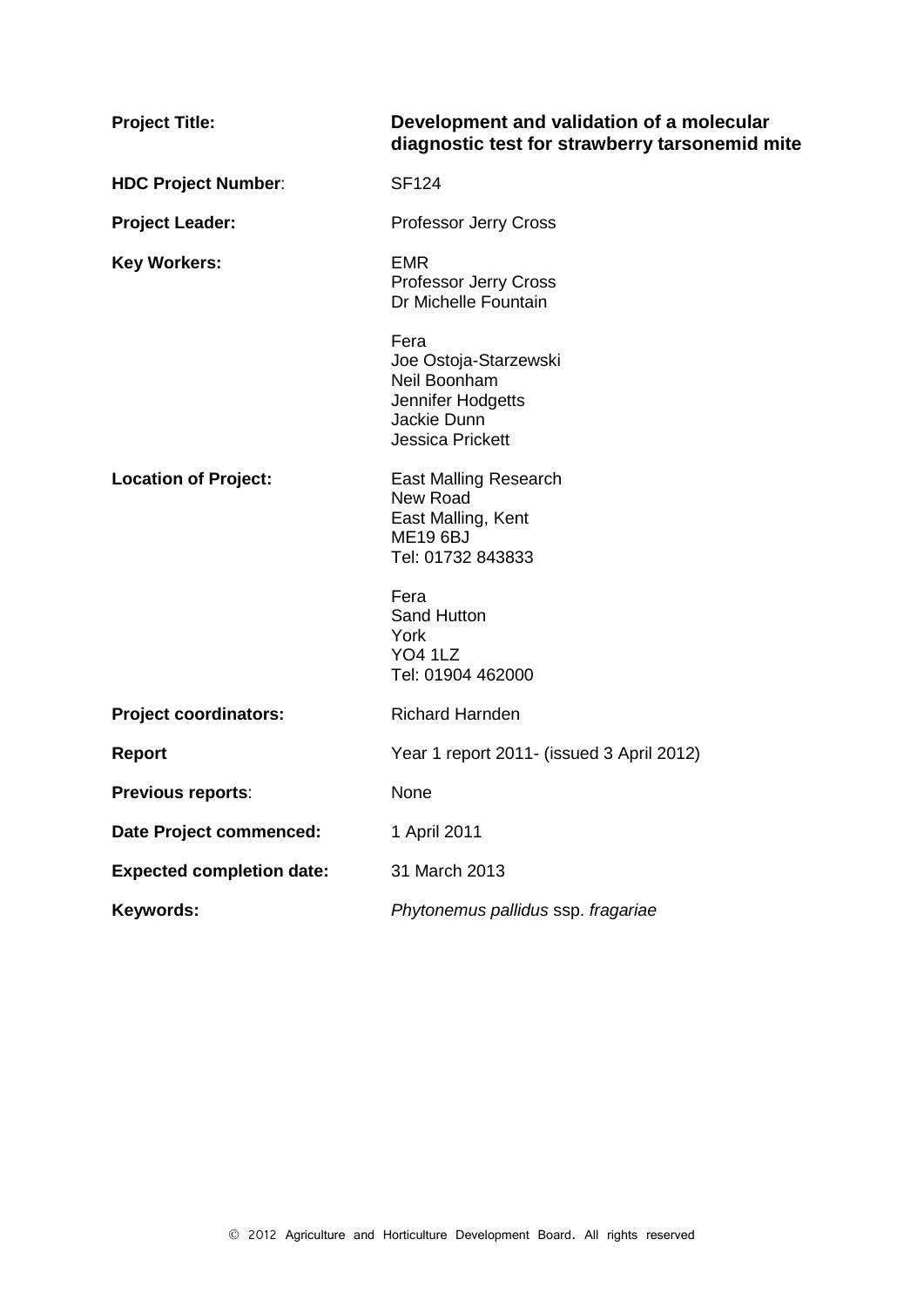## *DISCLAIMER*

*AHDB, operating through its HDC division seeks to ensure that the information contained within this document is accurate at the time of printing. No warranty is given in respect thereof and, to the maximum extent permitted by law the Agriculture and Horticulture Development Board accepts no liability for loss, damage or injury howsoever caused (including that caused by negligence) or suffered directly or indirectly in relation to information and opinions contained in or omitted from this document.* 

*Copyright, Agriculture and Horticulture Development Board 2012. All rights reserved.*

*No part of this publication may be reproduced in any material form (including by photocopy or storage in any medium by electronic means) or any copy or adaptation stored, published or distributed (by physical, electronic or other means) without the prior permission in writing of the Agriculture and Horticulture Development Board, other than by reproduction in an unmodified form for the sole purpose of use as an information resource when the Agriculture and Horticulture Development Board or HDC is clearly acknowledged as the source, or in accordance with the provisions of the Copyright, Designs and Patents Act 1988. All rights reserved.* 

*AHDB (logo) is a registered trademark of the Agriculture and Horticulture Development Board.*

*HDC is a registered trademark of the Agriculture and Horticulture Development Board, for use by its HDC division.*

*All other trademarks, logos and brand names contained in this publication are the trademarks of their respective holders. No rights are granted without the prior written permission of the relevant owners.*

The results and conclusions in this report are based on an investigation conducted over a one-year period. The conditions under which the experiments were carried out and the results have been reported in detail and with accuracy. However, because of the biological nature of the work it must be borne in mind that different circumstances and conditions could produce different results. Therefore, care must be taken with interpretation of the results, especially if they are used as the basis for commercial product recommendations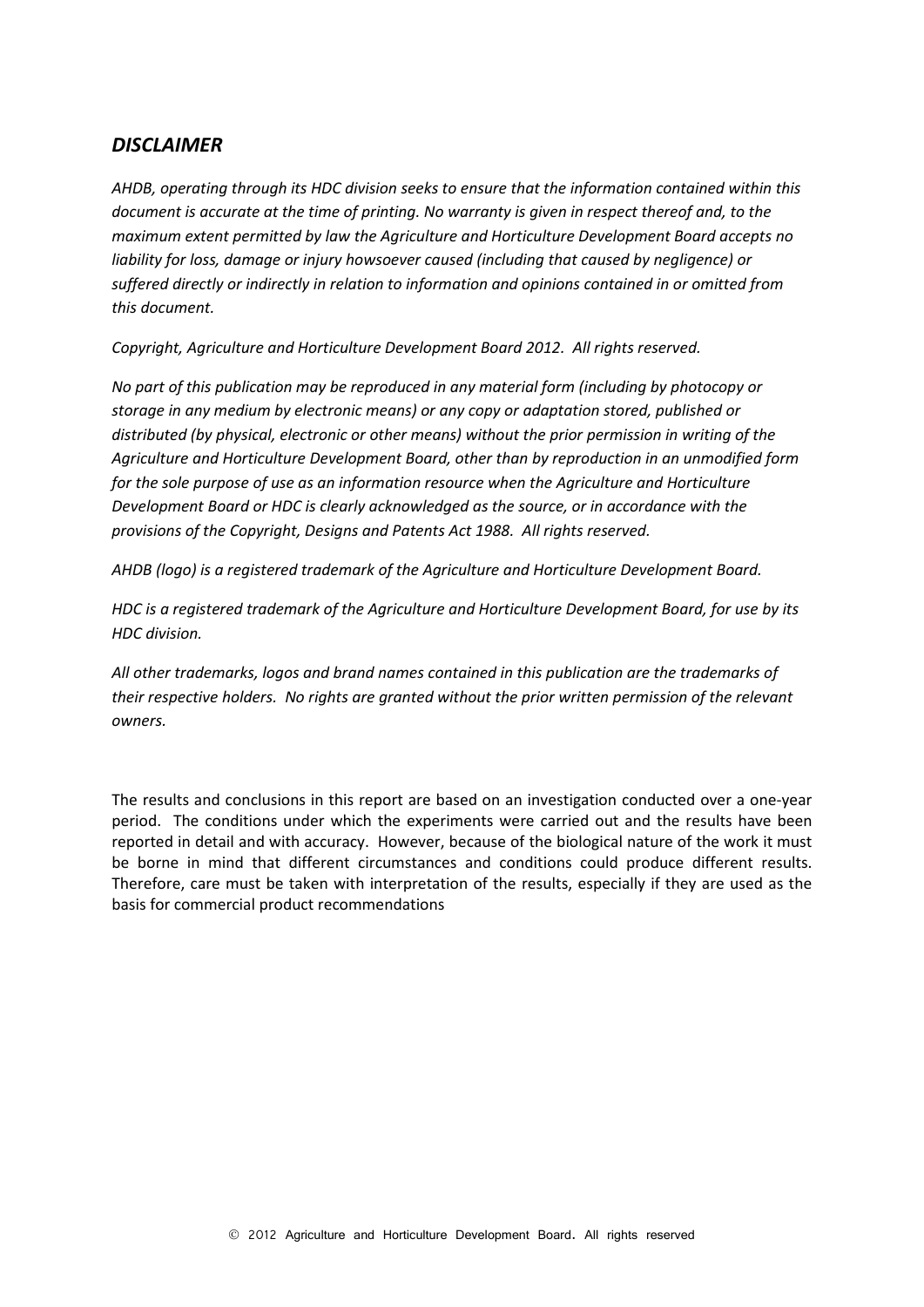# **CONTENTS**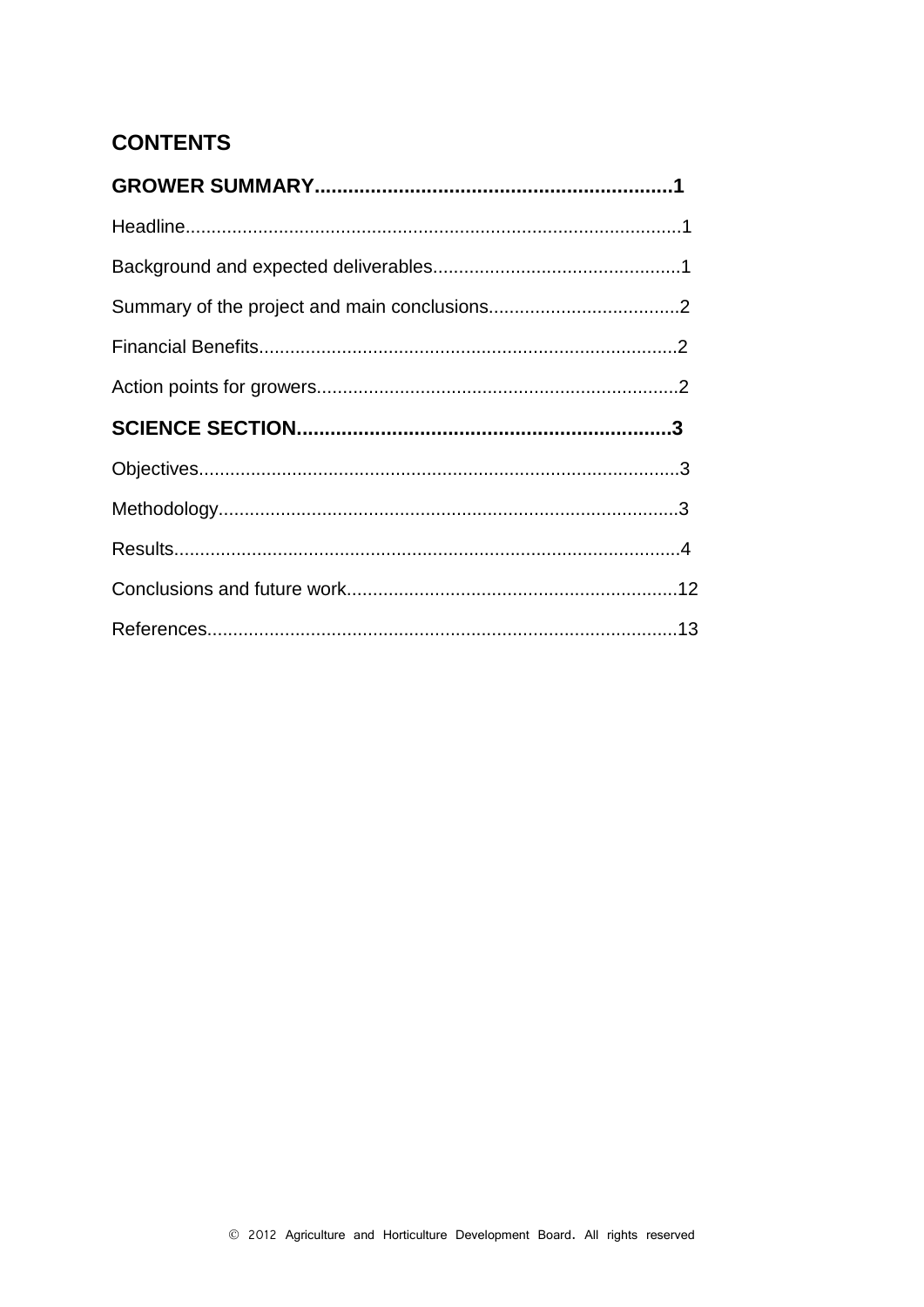## **GROWER SUMMARY**

#### **Headline**

• Good progress is being made towards the development of a molecular diagnostic test for strawberry tarsonemid mite.

### **Background and expected deliverables**

There has been a significant and threatening increase in the frequency and severity of attacks by tarsonemid mite (*Phytonemus (Tarsonemus) pallidus* ssp*. fragariae)* in UK strawberry production in the last few years and the problem has been particularly bad in 2010 and 2011 and threatens to get worse. Tarsonemid mite is usually introduced into plantations on infested planting material. Ensuring that planting material is free from the pest is clearly the best way of controlling strawberry tarsonemid mite. Testing for the presence or absence of the pest currently relies on visual searching of samples of growing points for the presence of mites under a stereo microscope. It is very time consuming and laborious to search large samples in this way and there is a high risk that small numbers of mites will be missed.

There is an opportunity to develop a highly sensitive, rapid DNA-based molecular test for the pest which will enable growers to ensure that planting material is free from tarsonemid mite, or at least to be more aware of the degree of risk. Note that the evidence suggests that tarsonemid mite is not ubiquitous and that it is not present in some propagation crops. The problem is more a question of sample size as of sensitivity of the test. It will only be possible to sample a small sub-sample of the total number of plants in the propagation crop, such as 500-1,000 growing points, each from a separate randomly chosen plant. A highly sensitive test is needed to ensure the pest can be detected in such a sample. A decision will need to be taken as to the tolerance level (risk of the pest being present) in the sampled crop.

Following this project, a rapid, sensitive and reliable diagnostic test for strawberry tarsonemid mite will be made available to the suppliers of planting material to UK growers (and elsewhere if deemed appropriate) through FERA's diagnostic services. Sampling in the propagation field before runners are lifted would be desirable. The test will raise propagators' awareness of the problem and is likely to spur them into taking stronger action to ensure that their stocks are clean. The test could also be used by UK growers of fruiting crops, for early diagnosis of potential problems so effective evasive action can be implemented early.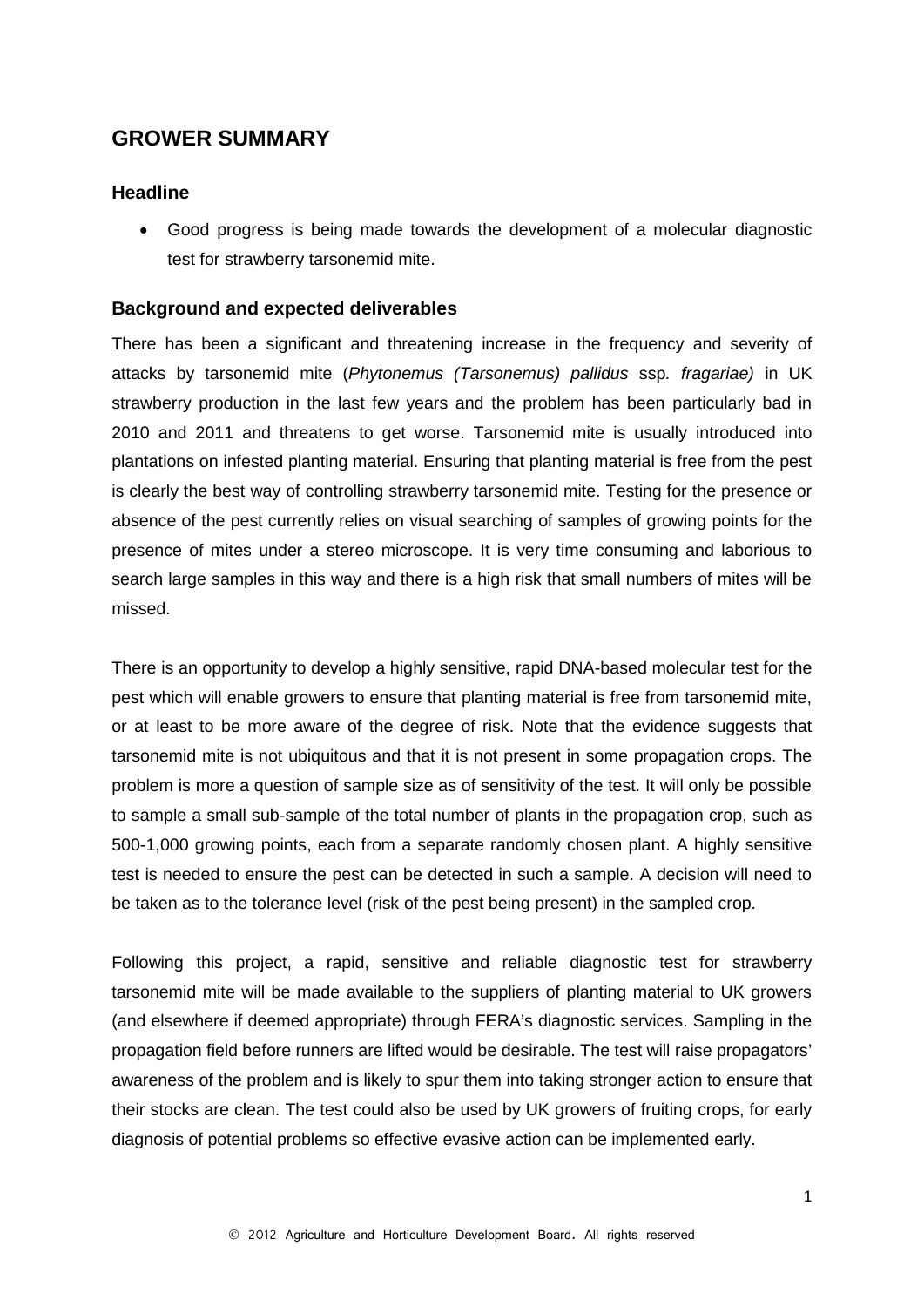The objectives of this work are:

- 1. To develop a molecular test for strawberry tarsonemid mite (Year 1)
- 2. To validate the test (Years 1 and 2)
- 3. To investigate specificity, sensitivity, reliability and determine optimum sample size (Years 1 and 2)

The development of a highly sensitive, rapid DNA-based molecular test for tarsonemid mite in strawberry plants is something that hasn't been attempted before and is a case of charting unknown territory, although the scientific team is armed with the methods that will successfully deliver the required result.

### **Summary of the project and main conclusions**

The scientific team quickly established an efficient method of extracting the mites from samples of strawberry plants, based on an existing floatation method and this has provided much of the mite material needed and will be a key part of the final test.

At the same time, work in year 1 commenced to develop a pest specific test based on the COI gene. Previous research has shown the COI gene to be reliable for the identification of most invertebrate species. Thus far, for the mites used in this project, this has not been the case. The team has therefore switched to two other genes, namely 28S rRNA and ITS, that can also be used for species identification. The latest results support this change and encouraging results are being generated.

#### **Financial benefits**

Strawberry tarsonemid mite can cause devastating crop losses in highly valuable protected strawberry crops, with losses exceeding £10,000 per ha per season in some instances. A central aim of the project is to develop and validate a rapid, sensitive and reliable diagnostic test for strawberry tarsonemid mite that will be made available to the suppliers of planting material to UK growers (and elsewhere if deemed appropriate) through FERA's diagnostic services. The cost of similar tests is typically £40-60 per sample or less, depending on the numbers of samples being processed so the cost benefit ratio of a test is likely to be very large.

#### **Action points for growers**

• There are no action points at this early stage of the project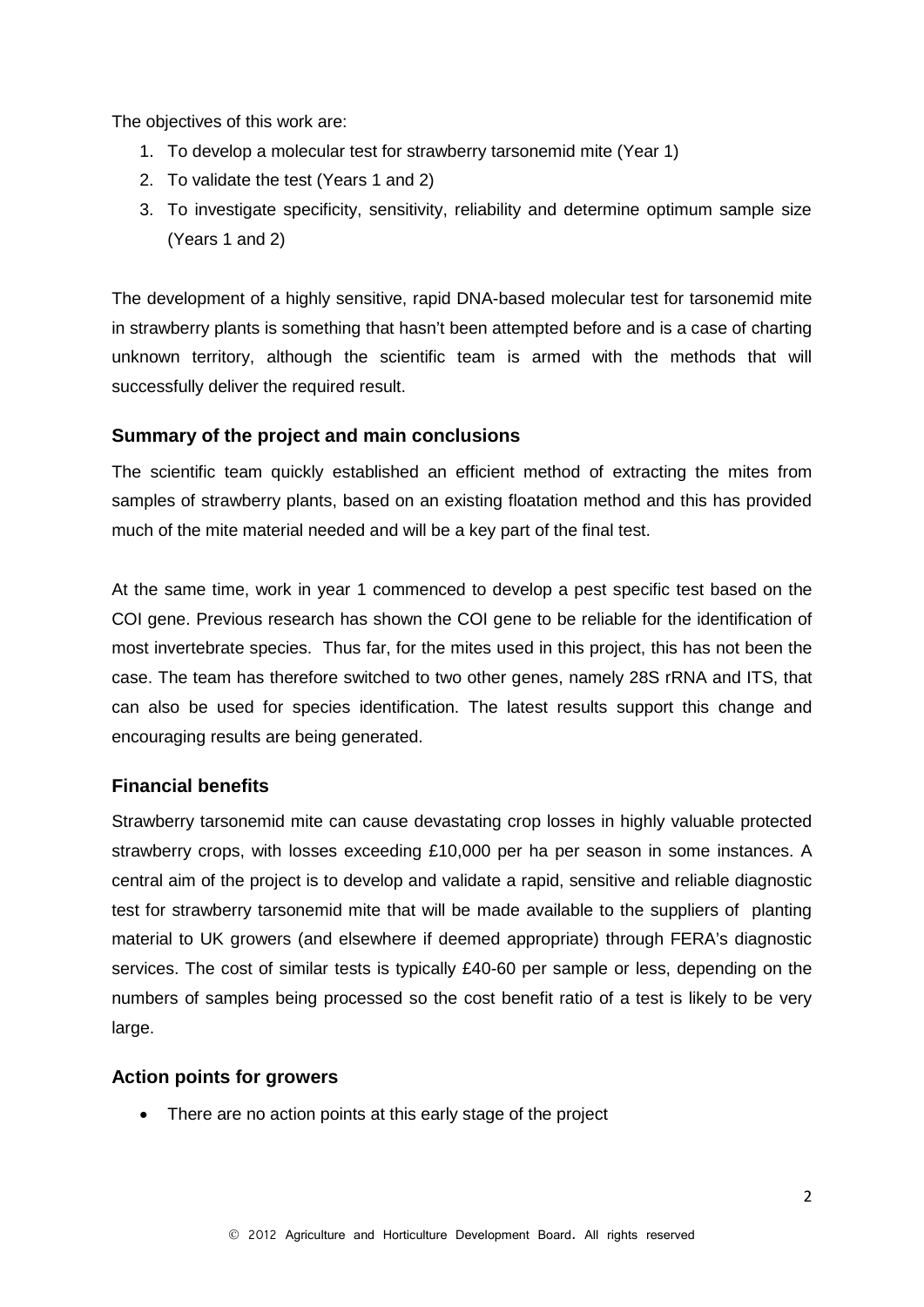# **SCIENCE SECTION**

# **Development and validation of a molecular diagnostic test for strawberry tarsonemid mite.**

## *1. Objectives*

This project aims to develop a highly sensitive, rapid DNA-based molecular test for tarsonemid mite in strawberry plants. The objectives are firstly development and secondly validation of the test. The project milestones are detailed in **Table 1**. At this point the project is at month 12 based on a contracted start date of 1 April 2011.

| <b>Milestone</b><br><b>Number</b> | Task                                                   | <b>Target date</b><br>(month) |
|-----------------------------------|--------------------------------------------------------|-------------------------------|
| 1.1                               | Sequence data for target species and other mite genera | 6                             |
| 1.2                               | Real-time (TaqMan) primers and probes developed        | 12                            |
| 1.3                               | Primer specificity tested                              | 15                            |
| 1.4                               | Method of DNA extraction determined                    | 15                            |
| 2.1                               | Limit of detection determined                          | 15                            |
| 2.2                               | Sensitivity of DNA from dead mites determined          | 18                            |
| 2.3                               | Diagnosis sensitivity validated                        | 18                            |
| 2.4                               | Sampling protocol/recommendations formulated           | 24                            |

**Table 1**. Project milestones, tasks and target dates

#### *2. Methodology*

#### *2.1. Mite material*

To provide specimens of mite species prevalent in the UK, EMR collected samples of strawberry plants from six separate strawberry plantations of varying ages and including both organic and non–organic crops.

The total invertebrate fauna was extracted using the methodology of a proven flotation extraction technique (Thind & Wallace, 1984). In summary, this involves chopping samples of leaf and crown material which are then dispersed into deionised water and mixed. Kerosene is then introduced into the base of this system and percolates upward to form a separate layer on top of the water. Because invertebrate cuticle is lipophilic the kerosene picks up and carries off any and all insects and mite material as it passes through the suspended plant material. The kerosene layer is then siphoned off through filter paper and the invertebrates are collected before being cleaned and preserved.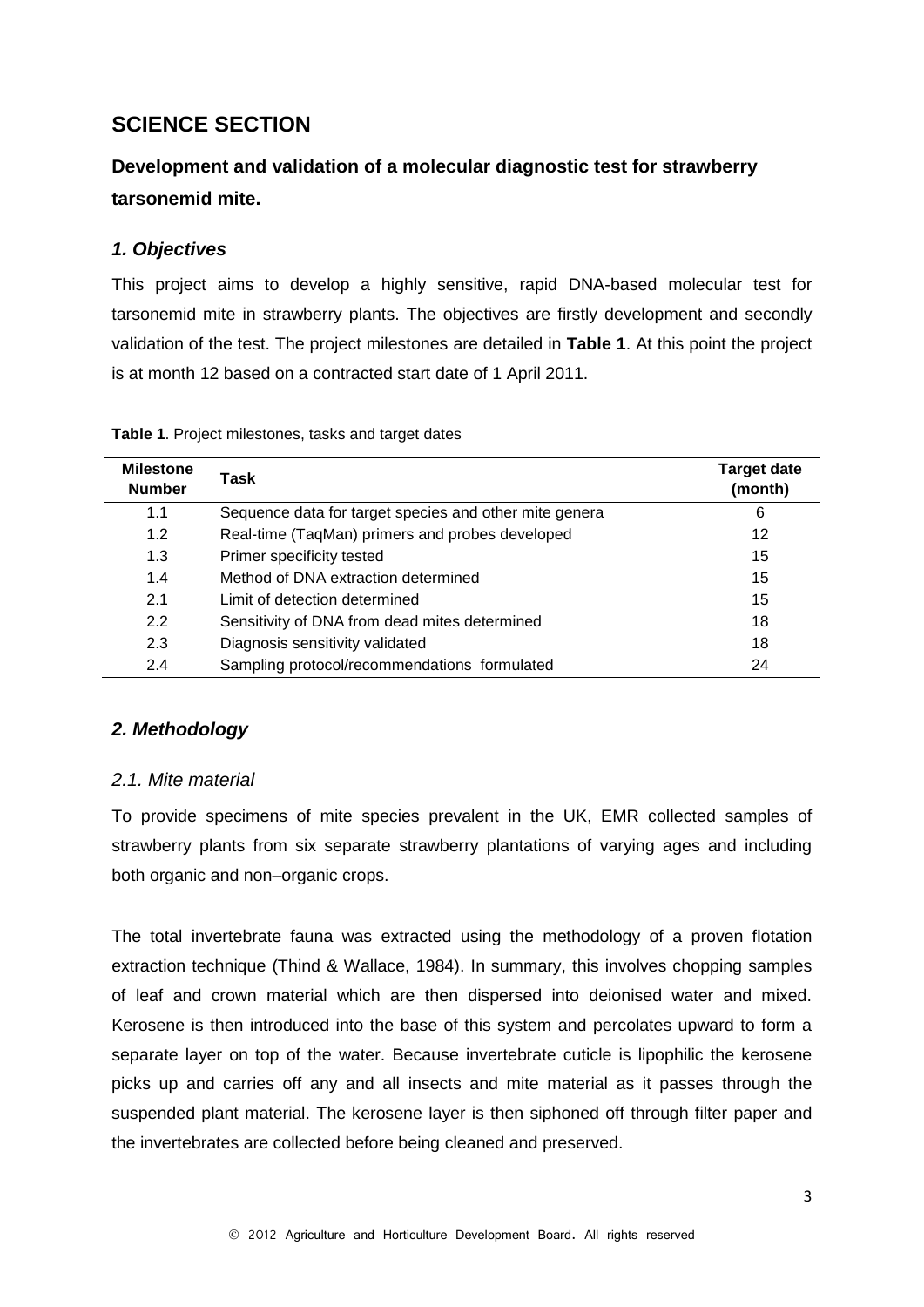#### *2.2. DNA extraction*

DNA extraction was performed from individual mites to generate DNA for DNA bar-coding purposes. This was done with a minimum of three individuals from each species. Total DNA was extracted using a simple, rapid Chelex DNA extraction method.

#### *2.3. DNA bar coding*

Polymerase chain reaction (PCR) for a range of different genes was performed using various primers to generate PCR amplicons for sequencing. PCR was performed using BIO-X-ACT Taq polymerase (Bioline) with proof-reading capability, with a typical reaction shown in Table 2.

| <b>Component</b>         | Per reaction µ           | <b>Final concentration</b> |
|--------------------------|--------------------------|----------------------------|
| BIO-X-ACT Short mix (2x) | $12.5$ µl                | 1x                         |
| Forward primer (10µM)    | $1.0$ $\mu$              | 400nM                      |
| Reverse primer (10µM)    | $1.0$ ul                 | 400nM                      |
| Molecular grade water    | $9.5$ µl (i.e. to 24 µl) |                            |
| <b>DNA</b>               | $1.0$ ul                 |                            |

**Table 2.** The composition of a typical PCR reaction

PCR results were visually assessed by agarose gel electrophoresis. DNA sequencing was performed by Eurofins-MWG-Operon, and results processed using ABI sequence scanner v1.0 and phylogenetic analyses performed using MEGA 4.

## *3. Results*

## *3.1. Mite material*

An initial list of the mite taxa expected to be found in association with strawberry plants was drawn-up on the basis of previous records, to act as a guide to the taxa required for this study and with the intention of securing three distinct populations of each (**Table 3**).

Strawberry field samples from six separate strawberry plantations were provided by EMR starting from 9 June 2011 onward. The total invertebrate fauna was extracted (**Figure 1**) from five sub samples comprising of two crowns and five leaves and totalling 100g of material from each strawberry sample.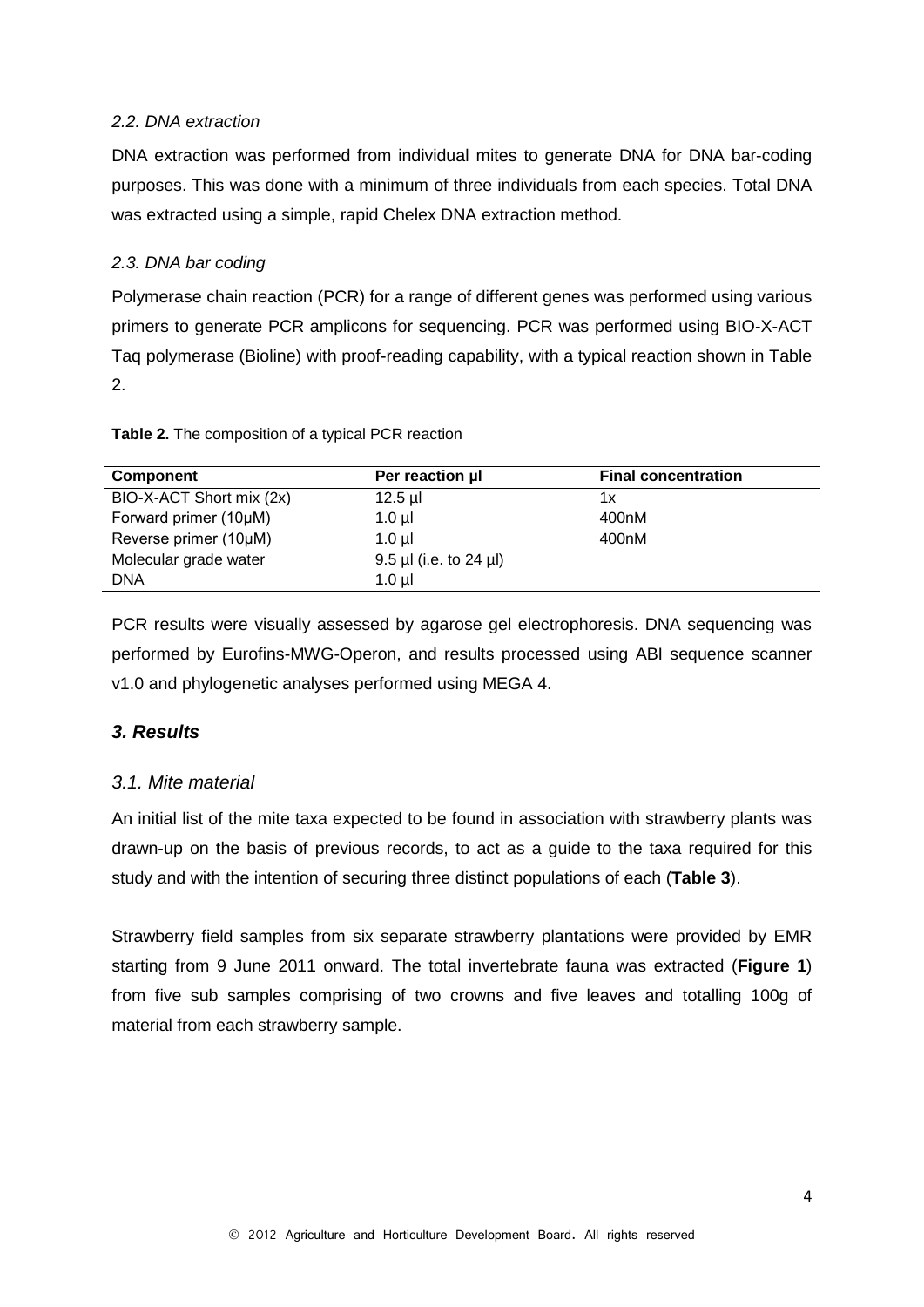| Order        | <b>Family</b>      | Genus                 | <b>Species</b>    | <b>Authority</b> | Availablility |
|--------------|--------------------|-----------------------|-------------------|------------------|---------------|
| Astigmata    | Acaridae           | Tyrophagus            | putrescentiae     | (Schrank)        | In culture    |
|              |                    | Tyrophagus            | palmarum          | Oudemans         | In culture    |
|              | Winterschmidtiidae | Calvolia              | transversostriata | (Oudemans)       |               |
|              | Anoetidae          | Histiosoma            | ferroniarum       | (Dufour)         |               |
| Mesostigmata | Phytoseiidae       | Amblyseius            | andersoni         | Chant            |               |
|              |                    | <b>Typhlodromus</b>   | pyri              | Scheusten        |               |
|              |                    | Euseius               | finlandicus       | (Oudemans)       |               |
|              |                    | Phytoseiulus          | persimilis        | Athias-Henriot   |               |
|              |                    | Neoseiulus            | californicus      | McGregor         |               |
|              | Parasitidae        | Parasitus             | spp.              |                  |               |
| Prostigmata  | Tarsonemidae       | <b>Phytonemus</b>     | palidus ssp.      | (Zimmermann)     | Yes           |
|              |                    |                       | fragariae         |                  |               |
|              |                    | <b>Tarsonemus</b>     | spp.              |                  |               |
|              |                    | <b>Tarsonemus</b>     | confusus          | Ewing            |               |
|              |                    | Tarsonemus            | setifer           | Ewing            |               |
|              |                    | <b>Xenotarsonemus</b> | viridis           | Beer             |               |
|              | Tetranychidae      | <b>Tetranychus</b>    | urticae           | Koch             | Yes           |
|              |                    | <b>Bryobia</b>        | praetiosa         | Koch             | Possibly      |
|              |                    | <b>Bryobia</b>        | rubioculus        | (Schesten)       | Possibly      |
|              |                    | Panonychus            | ulmi              | (Koch)           |               |
|              |                    | Amphitetranychus      | viennensis        | (Zacher)         | Yes           |
|              |                    | Petrobia              | latens            | (Müller)         |               |
| Oribatidae   | Humerobatidae      | <b>Humerobates</b>    | rostrolamellatus  | Grandjean        |               |

**Table 3.** Initial list of the mite species likely to be found in field crops of strawberries, with target species shown in red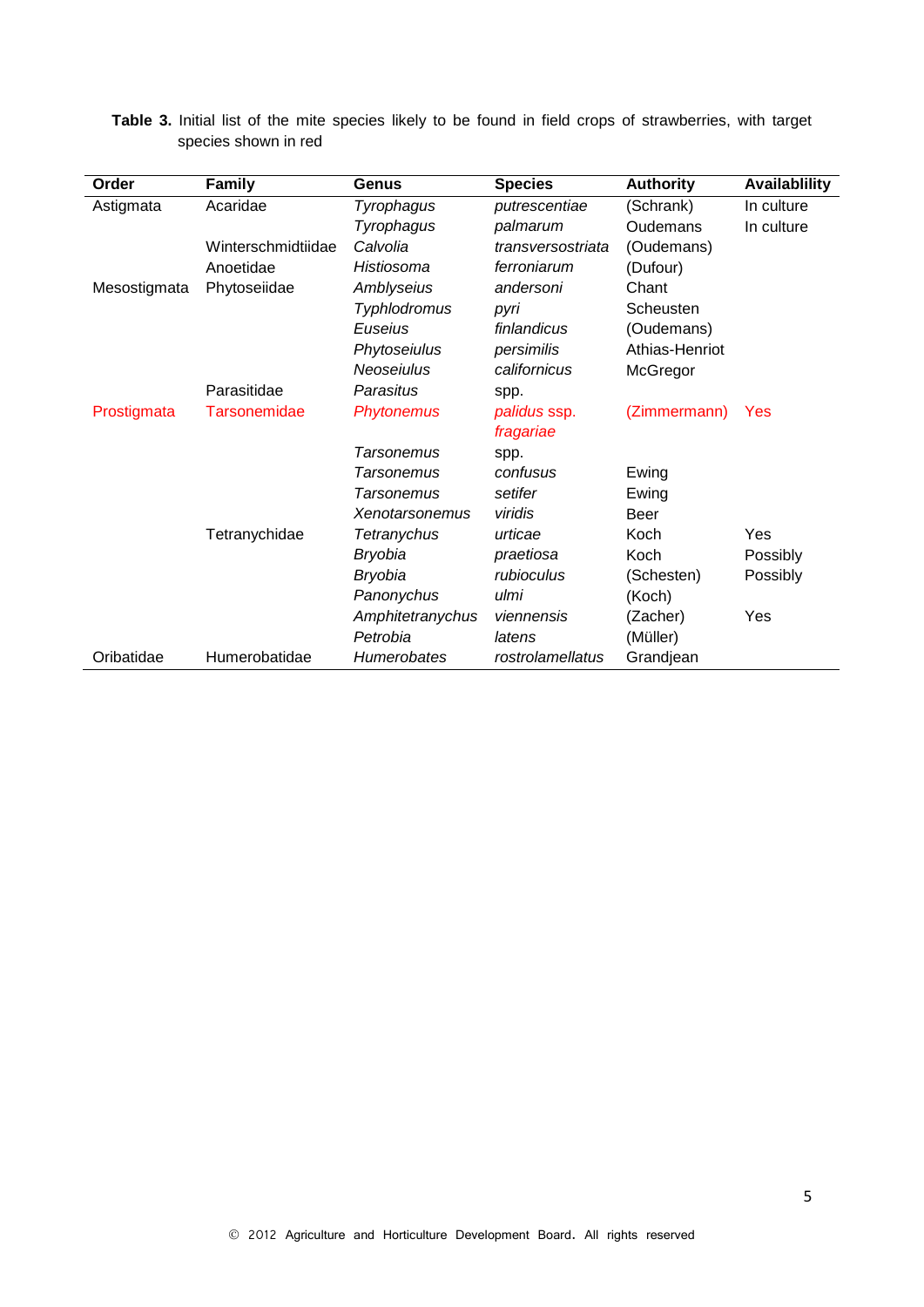

**Figure 1.** Total invertebrate fauna from one flotation extract

The invertebrate fauna composition from each sample was found to be largely the same, and from this material mites were removed, non-destructively identified by morphological means and prepared for molecular analysis. This process revealed the presence of mite taxa in additional to those expected from the initial literature search.

The process of sorting and identification continues in order to increase the range of taxa and number of populations available for molecular analysis. At this point in time we have secured three separate populations of target species (*Phytonemus pallidus* ssp. *fragariae*) and several other taxa (Table 4).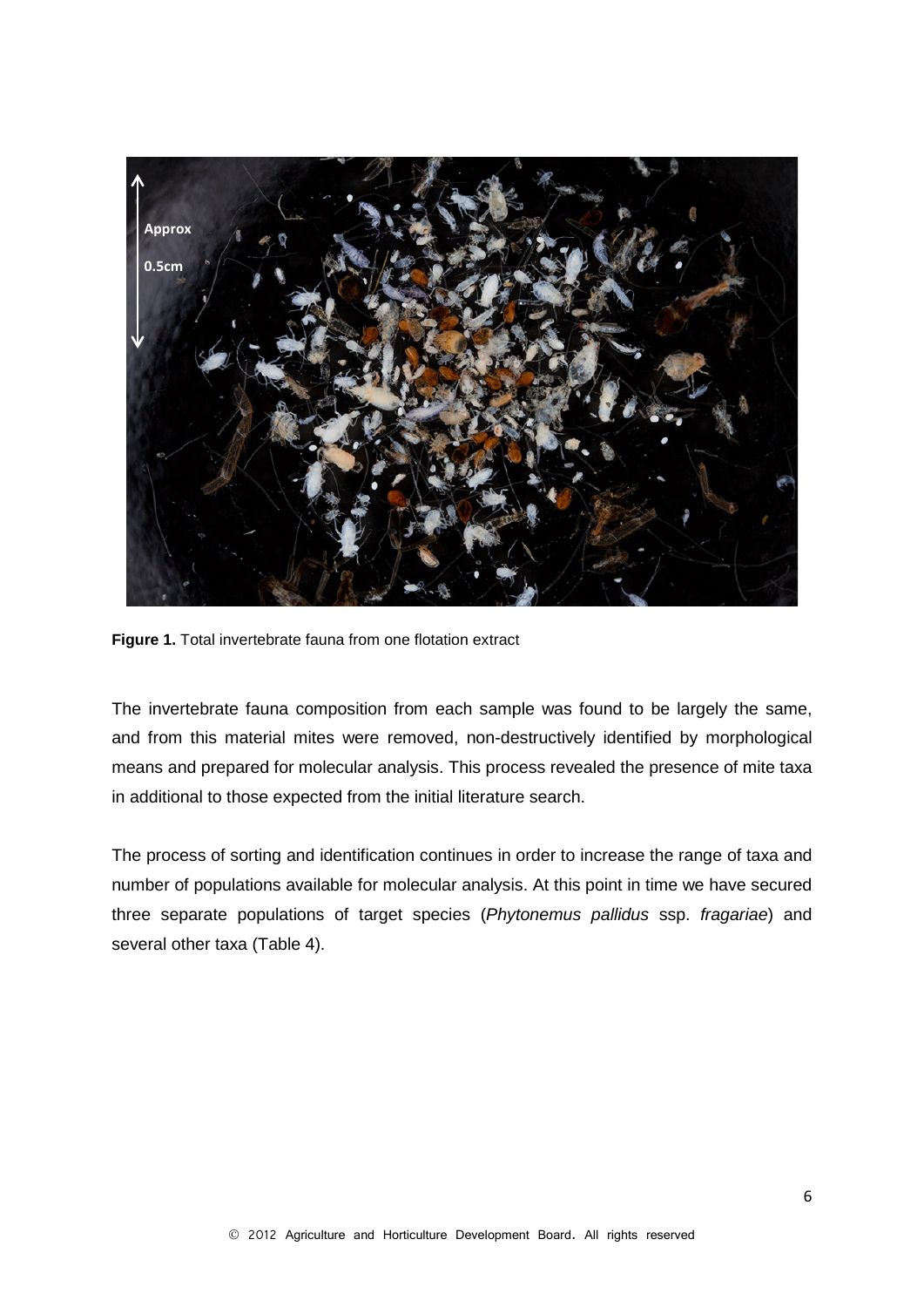| Order        | <b>Family</b>       | <b>Genus</b>            | <b>Species</b>         | <b>Authority</b> |
|--------------|---------------------|-------------------------|------------------------|------------------|
| Astigmata    | Acaridae            | <b>Tyrophagus</b>       | putrescentiae          | (Schrank)        |
|              |                     | Tyrophagus              | palmarum               | Oudemans         |
|              |                     | <b>Tyrophagus</b>       | similis                |                  |
|              |                     | Tyrophagus              | longior                |                  |
|              | Winterschmidtiidae  | Calvolia                | transversostriata      | (Oudemans)       |
|              | Anoetidae           | Histiosoma              | ferroniarum            | (Dufour)         |
|              |                     |                         |                        |                  |
| Mesostigmata | Ameroseiidae        | Ameroseius              | corbiculus             | (Sowerby)        |
|              | Phytoseiidae        | Amblyseius              | andersoni              | Chant            |
|              |                     | Typhlodromus            | pyri                   | Scheusten        |
|              |                     | Euseius                 | finlandicus            | (Oudemans)       |
|              |                     | Phytoseiulus            | persimilis             | Athias-Henriot   |
|              |                     | <b>Neoseiulus</b>       | californicus           | McGregor         |
|              | Parasitidae         | Parasitus               | spp.                   |                  |
|              |                     | <b>Parasitus</b>        | beta                   | (Oudemans et     |
|              |                     |                         |                        | Voigts)          |
| Prostigmata  | <b>Tarsonemidae</b> | Phytonemus              | palidus ssp. fragariae | (Zimmermann)     |
|              |                     | <b>Steneotarsonemus</b> | spp.                   |                  |
|              |                     | <b>Tarsonemus</b>       | spp.                   |                  |
|              |                     | <b>Tarsonemus</b>       | confusus               | Ewing            |
|              |                     | <b>Tarsonemus</b>       | setifer                | Ewing            |
|              |                     | <b>Xenotarsonemus</b>   | viridis                | <b>Beer</b>      |
|              | Tetranychidae       | <b>Tetranychus</b>      | urticae                | Koch             |
|              |                     | <b>Bryobia</b>          | praetiosa              | Koch             |
|              |                     | <b>Bryobia</b>          | rubioculus             | (Schesten)       |
|              |                     | Panonychus              | ulmi                   | (Koch)           |
|              |                     | Amphitetranychus        | viennensis             | (Zacher)         |
|              |                     | Petrobia                | latens                 | (Müller)         |
|              | Tydeidae            |                         |                        |                  |
| Oribatidae   |                     |                         |                        |                  |
|              | Humerobatidae       | <b>Humerobates</b>      | rostrolamellatus       | Grandjean        |
|              | Camisiidae          | Platynothrus            | peltifer               | (Koch)           |
|              | Ceratozetidae       | <b>Sphaerozetes</b>     | orbicularis            | (Koch)           |

**Table 4:** Amended list of mite species likely to be found in field crops of strawberries, included taxa located and secured from field strawberry samples and other sources (highlighted in green)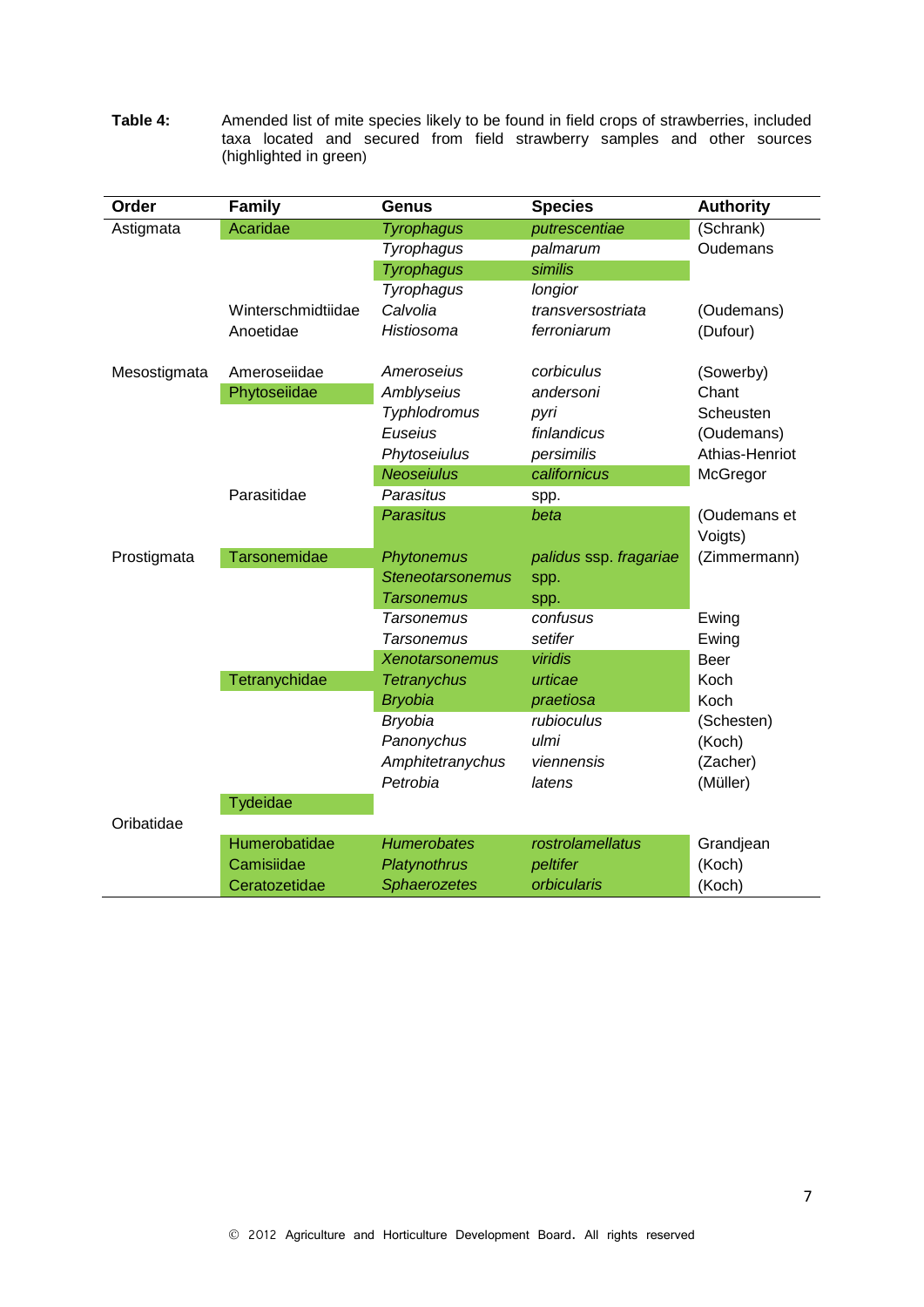## *3.2. DNA extraction*

Analysis of the success of the selected DNA extraction method for single mites (not within a host background) was judged by whether DNA was extracted which could be amplified by PCR. DNA could be reliably extracted from the single mite species, regardless of the sample size.

## *3.3. DNA bar coding to identify target gene*

#### **3.3.1. Initial test panel for PCR testing**

For selection of the best target gene for discrimination of *Phytonemus palidus* spp. *fragariae* a panel of mite samples was selected. This was comprised of a diverse range of mite species from three orders and four families to assess the range of genetic similarity or diversity (Table 5). Three adult individuals of each species (identities confirmed by morphological assessment) were randomly selected, and each given a unique designation within the Fera entomology DNA bar-coding database 'ENTOBAR'.

| <b>Collection</b> |            | Order        | <b>Family</b> |                    | <b>Species</b>     |
|-------------------|------------|--------------|---------------|--------------------|--------------------|
| <b>Reference</b>  | Rep.       |              |               | Genus              |                    |
| ENTOBAR1245       | 1 of $3$   | Prostigmata  | Tarsonemidae  | Phytonemus         | pallidus fragariae |
| ENTOBAR1246       | $2$ of $3$ | Prostigmata  | Tarsonemidae  | Phytonemus         | pallidus fragariae |
| ENTOBAR1247       | 3 of 3     | Prostigmata  | Tarsonemidae  | Phytonemus         | pallidus fragariae |
| ENTOBAR1248       | 1 of $3$   | Prostigmata  | Tetranychidae | Tetranychus        | urticae            |
| ENTOBAR1249       | $2$ of $3$ | Prostigmata  | Teranychidae  | <b>Tetranychus</b> | urticae            |
| ENTOBAR1250       | 3 of 3     | Prostigmata  | Tetranychidae | <b>Tetranychus</b> | urticae            |
| ENTOBAR1251       | 1 of $3$   | Mesostigmata | Phytoseiidae  | Neoseiulus         | californicus       |
| ENTOBAR1252       | $2$ of $3$ | Mesostigmata | Phytoseiidae  | <b>Neoseiulus</b>  | californicus       |
| ENTOBAR1253       | 3 of 3     | Mesostigmata | Phytoseiidae  | Neoseiulus         | californicus       |
| ENTOBAR1254       | 1 of $3$   | Astigmata    | Acaridae      | Tyrophagus         | similis            |
| ENTOBAR1255       | $2$ of $3$ | Astigmata    | Acaridae      | Tyrophagus         | similis            |
| ENTOBAR1256       | 3 of 3     | Astigmata    | Acaridae      | Tyrophagus         | similis            |
| ENTOBAR1257       | 1 of $3$   | Prostigmata  | Tydeidae      |                    |                    |
| ENTOBAR1258       | $2$ of $3$ | Prostigmata  | Tydeidae      |                    |                    |
| ENTOBAR1259       | 3 of 3     | Prostigmata  | Tydeidae      |                    |                    |

#### **Table 5**. Initial test panel for PCR

#### **3.3.2. Cytochrome c oxidase subunit 1 gene**

PCR products were generated using standard published DNA bar-coding primers (C1-JF-1718 and C1-NR-2191) amplifying the cytochrome c oxidase subunit I gene (COI) (Figure 2). This yielded distinct specific PCR amplicons from at least one individual of each of the species tested, and these amplicons were then DNA sequenced.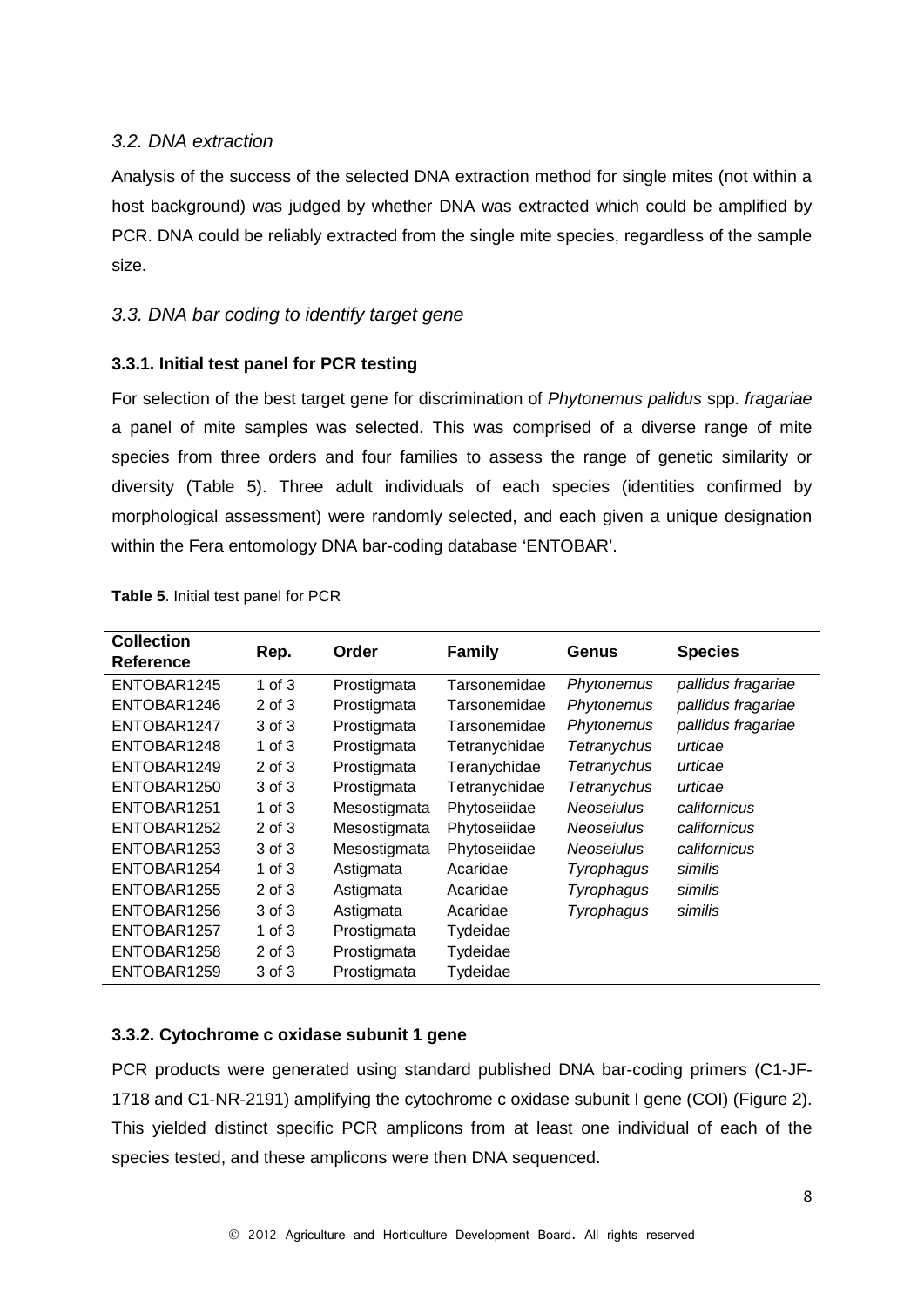

**Figure 2**. Results from COI PCR showing amplification products separated using agarose gel electrophoresis. Lanes;  $1 = 2$ -log DNA ladder (NEB);  $2 = ENTOBAR1245$ ;  $3 = ENTOBAR1246$ ;  $4 =$ ENTOBAR 1247; 5 = ENTOBAR 1248; 6 = ENTOBAR 1249; 7 = ENTOBAR 1250; 8 = ENTOBAR 1251; 9 = ENTOBAR 1252; 10 = ENTOBAR 1253; 11 = ENTOBAR 1254; 12 = ENTOBAR 1255; 13 = ENTOBAR 1256; 14 = ENTOBAR 1257; 15 = ENTOBAR 1258; 16 = ENTOBAR 1259; 17 = positive control; 18 = negative (water) control

Analysis of the DNA trace files (Figure 3) revealed that for all samples and species a run of 10 'G' bases caused a sequencing phenomenon known as polymerase slippage. This is a rare occurrence caused by the DNA sequencing being unable to process a long run of one single base, and causes the DNA sequence to degrade in quality so that it is unusable.



**Figure 3**. Example trace file of ENTOBAR1251 sequenced with primer C1-JF-1718 with the polymerase slippage site circled. Note sequence before the site has single defined peaks, and after the site there are peaks over-laying each other (some example of this are marked with arrowheads)

Regardless of this sequencing issue, useable sequence was generated at either side of the site for all species, and an alignment of these created to assess the genetic diversity across the species (Figure 4). This revealed that for all five species the COI gene was identical. This is a highly surprising finding as this is the gold-standard gene for identification of a wide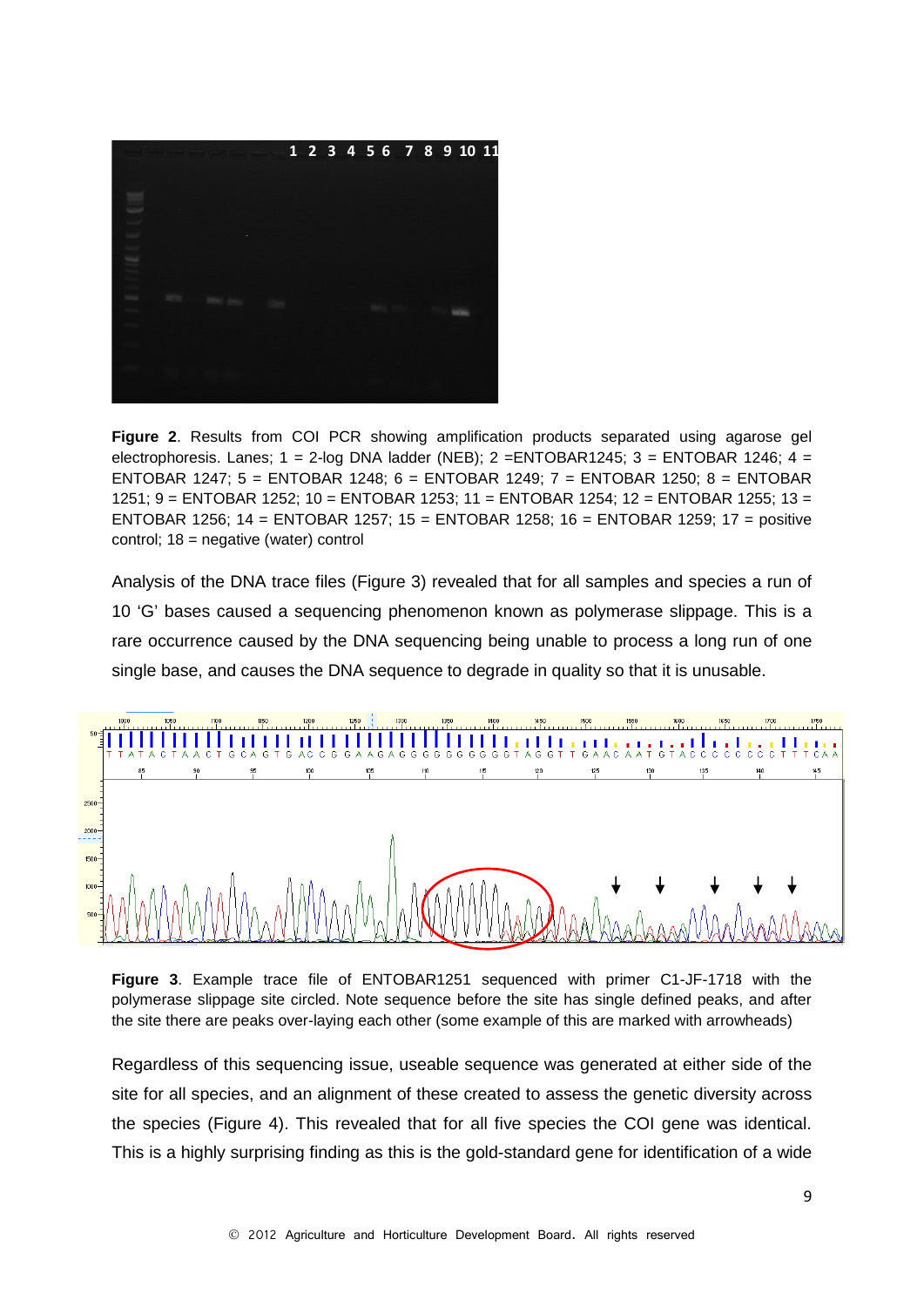range of invertebrates. This means that this gene will not be a suitable target to allow species specific detection of *Phytonemus palidus* spp. *fragariae*.



**Figure 4**. Alignment of partial COI gene sequence for five mite species

#### **3.3.3. Internal transcribed spacer gene**

Primers designed to amplify the internal transcribed spacer (ITS) of several mite species from different genera have been published by Navajas *et al* (1999). These have been shown to amplify several of the non-target species in this project, and the ITS is commonly used in molecular taxonomy. For this reason PCR with these primers (Mite-ITS-F and Mite-ITS-R) were performed on the initial test panel (**Table 5**). This yielded PCR amplicons for four samples from three species (**Figure 5**), although two were not suitable for DNA sequencing due to the low concentration of the PCR product.



**Figure 5.** Results from ITS PCR showing amplification products separated using agarose gel electrophoresis. Lanes;  $1 = 2$ -log DNA ladder (NEB);  $2 = ENTOBAR1245$ ;  $3 = ENTOBAR1246$ ;  $4 =$ ENTOBAR 1247; 5 = ENTOBAR 1248; 6 = ENTOBAR 1249; 7 = ENTOBAR 1250; 8 = ENTOBAR 1251; 9 = ENTOBAR 1252; 10 = ENTOBAR 1253; 11 = ENTOBAR 1254; 12 = ENTOBAR 1255; 13 = ENTOBAR 1256; 14 = ENTOBAR 1257; 15 = ENTOBAR 1258; 16 = ENTOBAR 1259; 17 = negative (water) control

Analysis of the ITS sequences revealed no sequencing issues and high levels of difference between the two species from two orders, suggesting that this target gene may have potential to differentiate between the mite species of interest. Efforts are now underway to generate ITS sequences from a wider range of species.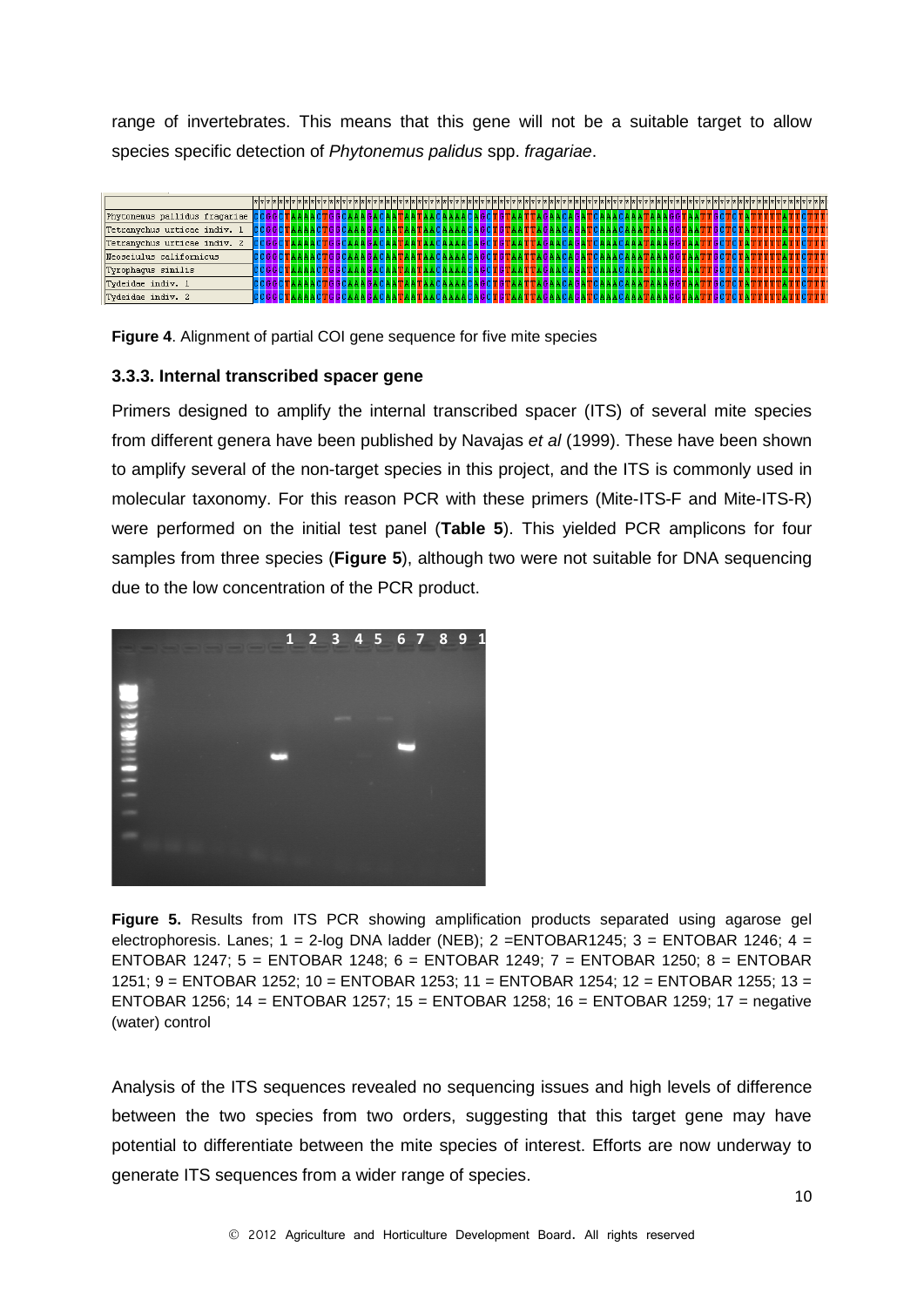|                            |                |       |   |      |                |       | v   v   v   v   v   v   v | $ \pi \pi \pi $ | $ \pi \pi \pi $ | $ \pi $ | $\pm$ | $ \pi $ | $  \pi  \pi  $                       | $\pm$ | $ \pi \pi \pi \pi \pi $ | $ \pi \pi \pi$ |                      |  | x  x  x  | $\pm$ |  |
|----------------------------|----------------|-------|---|------|----------------|-------|---------------------------|-----------------|-----------------|---------|-------|---------|--------------------------------------|-------|-------------------------|----------------|----------------------|--|----------|-------|--|
| Neoseiulus<br>californicus | <b>IGGGGAT</b> | псмет | ш | тест | ITA A A T      | псеан |                           |                 |                 |         |       |         | TGAAAAACATAGTAATTTGTGGAAATT          |       | .46ATGTGAGP             | TH             | IGAAAI               |  |          |       |  |
| Tyeidae                    |                |       |   |      | 16 A C 6 G 6 6 | тосы  |                           |                 |                 |         |       |         | FGAAGAACGTAGCTAGCTACGATAACCGGTGTGAAT |       |                         |                | <b>ngcagaacacgct</b> |  | IGAACACI |       |  |

**Figure 6**. Alignment of partial ITS gene sequence for two mite species

#### **3.3.4. 28S ribosomal RNA gene**

The 28S rRNA is another gene commonly used for molecular identification and differentiation of invertebrate species and Fera have designed primers for routine DNA barcoding of certain mite species with this gene (primer sequences unpublished). PCRs were performed on the initial test panel (**Table 5**) of five diverse species (**Figure 7**).



**Figure 7**. Results from 28S rRNA PCR showing amplification products separated using agarose gel electrophoresis. Lanes;  $1 = 2$ -log DNA ladder (NEB);  $2 = ENTOBAR1245$ ;  $3 = ENTOBAR1246$ ;  $4 =$ ENTOBAR 1247; 5 = ENTOBAR 1248; 6 = ENTOBAR 1249; 7 = ENTOBAR 1250; 8 = ENTOBAR 1251; 9 = ENTOBAR 1252; 10 = ENTOBAR 1253; 11 = ENTOBAR 1254; 12 = ENTOBAR 1255; 13 = ENTOBAR 1256; 14 = ENTOBAR 1257; 15 = ENTOBAR 1258; 16 = ENTOBAR 1259; 17 = negative (water) control; 18 = positive control

Sequencing of these products yielded useable sequences from six individuals of three species. Alignments of the sequences (Figure 8) showed regions of similarity and diversity between the species. This revealed unique bases within all of the species, suggesting that this target may be able to differentiate the target and non-target species in a diagnostic assay. Efforts are now underway to generate 28S rRNA sequences for a broader range of mite species.



11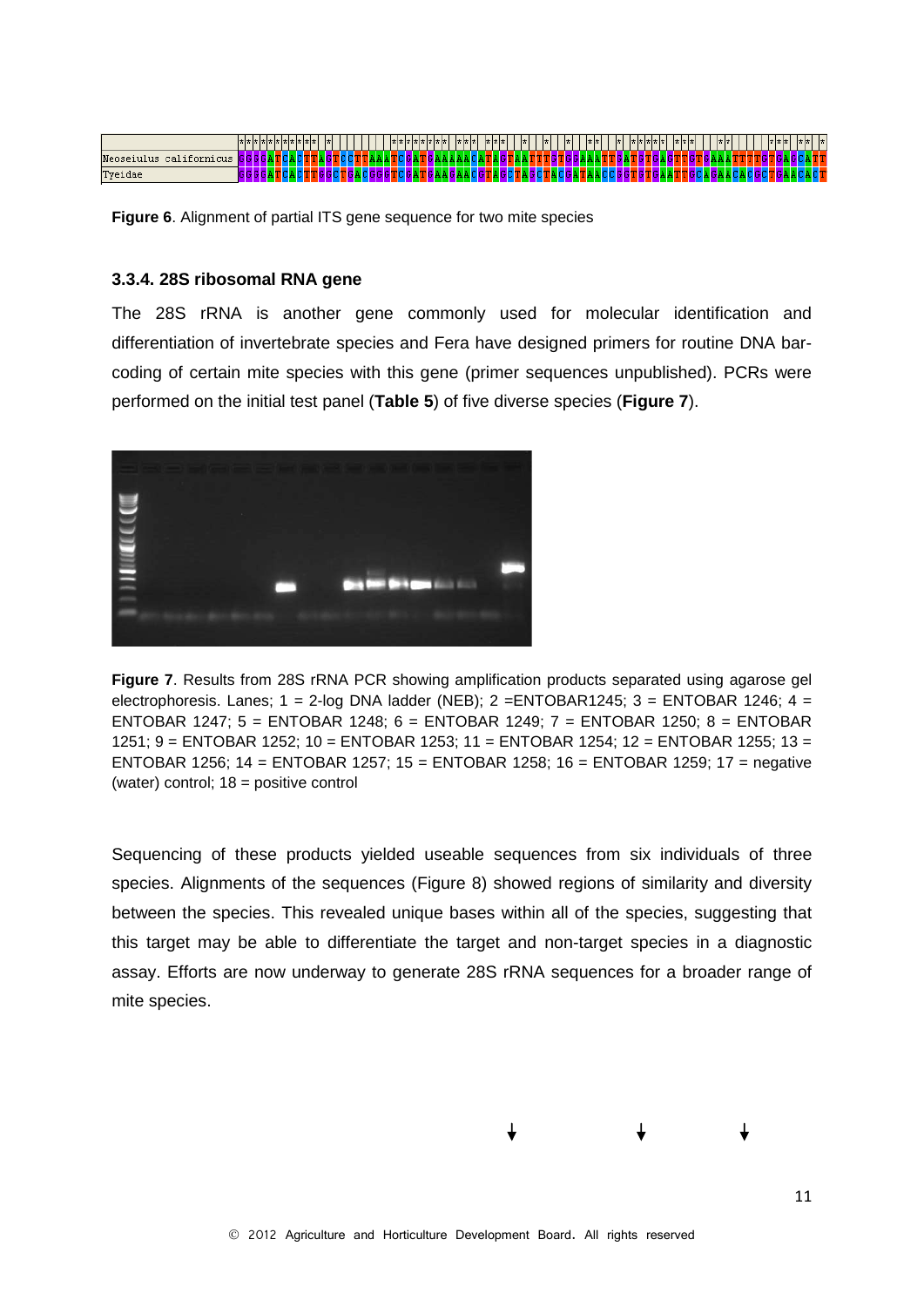

**Figure 8.** Alignment of partial 28S rRNA gene sequence for three mite species, with arrows indicating examples of bases conserved across all species (left hand), unique to one species (centre) and varying in all three species (right hand)

#### *4. Conclusions and future work*

Analysis of the gold standard gene for most invertebrate species identification, the COI gene, revealed that this is identical across several mite species of interest within this project. Therefore DNA sequences have been generated for two alternate genes, the 28S rRNA and ITS, which can be used for species identification. To date, sequences have been generated for several non-target species from different orders and this has shown both of these genes to be variable across different mite species. The focus of the project is now generating additional sequences from a wider range of target and non-target species for these genes, and this data can then be used to design a species specific TaqMan assay. The methods for separation of mites from plant material have proven to be quite effective.

Given the challenges faced with the molecular method development side of the project, it is proposed that some of the project milestone dates are modified as detailed in **Table 6**. This will not affect the project final end date, not the overall project budget.

| <b>Milestone</b><br><b>Number</b> | Task                                                   | Contract<br>target date<br>(month) | <b>Proposed</b><br>new target<br>date (month) |
|-----------------------------------|--------------------------------------------------------|------------------------------------|-----------------------------------------------|
| 1.1                               | Sequence data for target species and other mite genera |                                    |                                               |
|                                   |                                                        | 6                                  | 15                                            |
| 1.2                               | Real-time (TaqMan) primers and probes developed        | 12                                 | 15                                            |
| 1.3                               | Primer specificity tested                              | 15                                 | 18                                            |
| 1.4                               | Method of DNA extraction determined                    | 15                                 | 18                                            |
| 2.1                               | Limit of detection determined                          | 15                                 | 18                                            |
| 2.2                               | Sensitivity of DNA from dead mites determined          | 18                                 | 21                                            |
| 2.3                               | Diagnosis sensitivity validated                        | 18                                 | 21                                            |
| 2.4                               | Sampling protocol/recommendations formulated           | 24                                 | 24                                            |

**Table 6.** Proposed modifications to project milestones